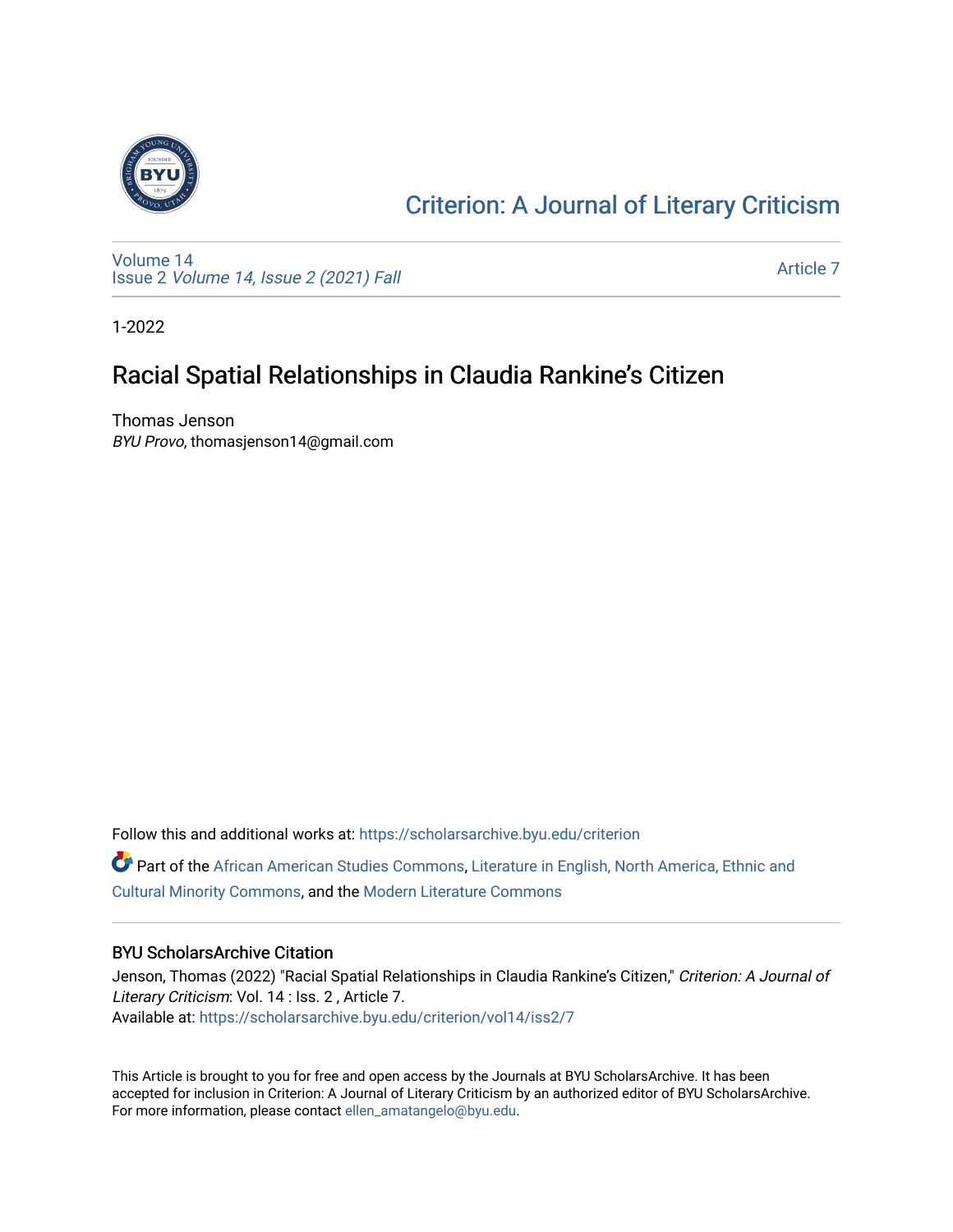# Racial Spatial Relationships in Claudia Rankine's *Citizen*

*Thomas Jenson*

Claudia Rankine's *Citizen: An American Lyric*  describes the experience of African Americans with microaggressions, or the minute, racially-charged interactions that marginalize people of color. *Citizen* considers the spatial dimension of this subtle, yet potent, form of racism, calling attention to how microaggressions use location to disadvantage African Americans to the benefit of white individuals. Part of the system of racist geography that Rankine exposes is the extreme closeness and distance between racial groups. When a white woman avoids sitting next to a black man on a train, Rankine meditates on "the unoccupied seat" the man carries wherever he goes serves as a protective buffer for white people (131). Conversely, African Americans—subject to police brutality—experience intense "proximity" with white Americans (131).

Rankine challenges a one-dimensional understanding of how space relates to race by contrasting encounters of distancing and proximity—encounters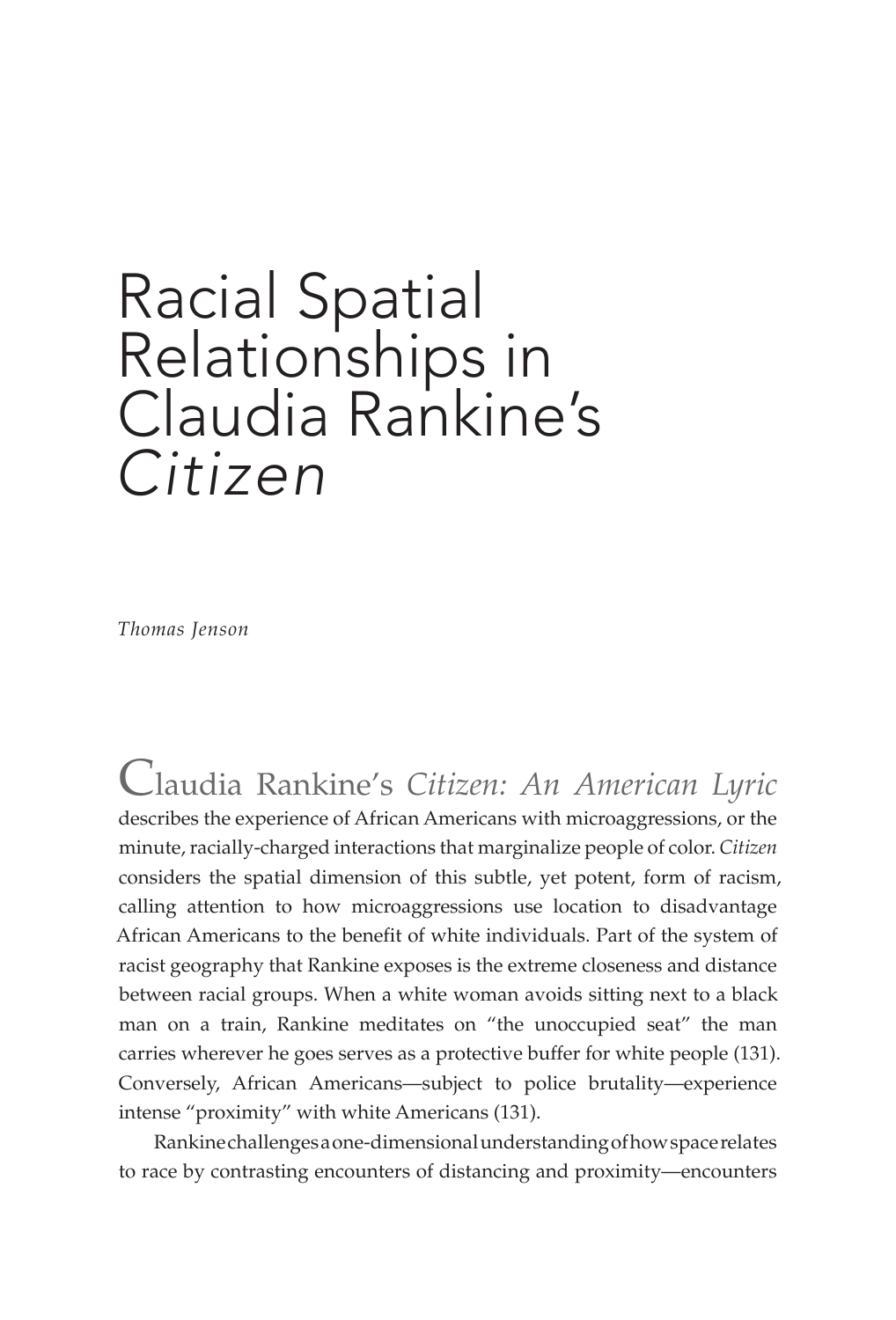which belie a contradictory system of (dis)location. African Americans grapple with isolating confinement to certain locations as well as the violent coercion to share space with their white counterparts.

According to Henri Lefebvre, spatial theory views space as "a means of control, and hence of domination, of power" (26). Recognizing *Citizen*'s nuancing of racial spatiality, my analysis of *Citizen* draws upon spatial theory to illuminate how geography reinforces white physical and linguistic power.

Many critics have touched on Rankine's exploration of space by focusing on the narrower concept of visibility. Just as Margaret Cox emphasizes the ocularity of the self in the context of the white eye's hegemony, Elisabeth A. Frost reads *Citizen* as a comment on how black individuals are both "overexposed" and "rendered invisible" (177). Simone Browne also approaches the topic of geography subtly, writing that racial profiling works to "zone spaces, draw lines, and shape looking relations" (72). Although the lines she mentions hints at location, the emphasis on profiling restricts her argument's scope to looking relations. A study of visibility simultaneously implies and ignores spatiality: ocularity, exposure, and profiling suggest a distance between racial groups, as if they were permanently separated. Even if critics explicitly articulated that separation, they would miss the wealth of *Citizen's* spatial relationships—since questions of who observes and how overlook which locations are visible in the first place. Thus, spatial studies undergird a study of visibility. I argue that the gap in the conversation about *Citizen* involves not just the implied gap between racial groups but also their closeness. My analysis moves beyond racial observation into domination.

The first section of my analysis considers the concept of positioning, which Rankine describes as the unstable lines that govern the location of racial bodies to the disadvantage of African Americans. The lines of positioning regarding where black people can exist often prescribe distancing, a concept that *Citizen* equates with segregation. If positioning separates racial groups, Rankine claims it also rams them together through proximity (or the violent) line-driven opposite of distancing.

In the second section of my analysis, Rankine complicates the ideas of positioning, distancing, and proximity by identifying three spatial relationships—reconstruction, addressability, and translation—that involve not just location but also language. *Citizen* treats reconstruction not as the postbellum America that improved conditions for its black citizens, but as a spatial relationship that uses language to distance white aggressors from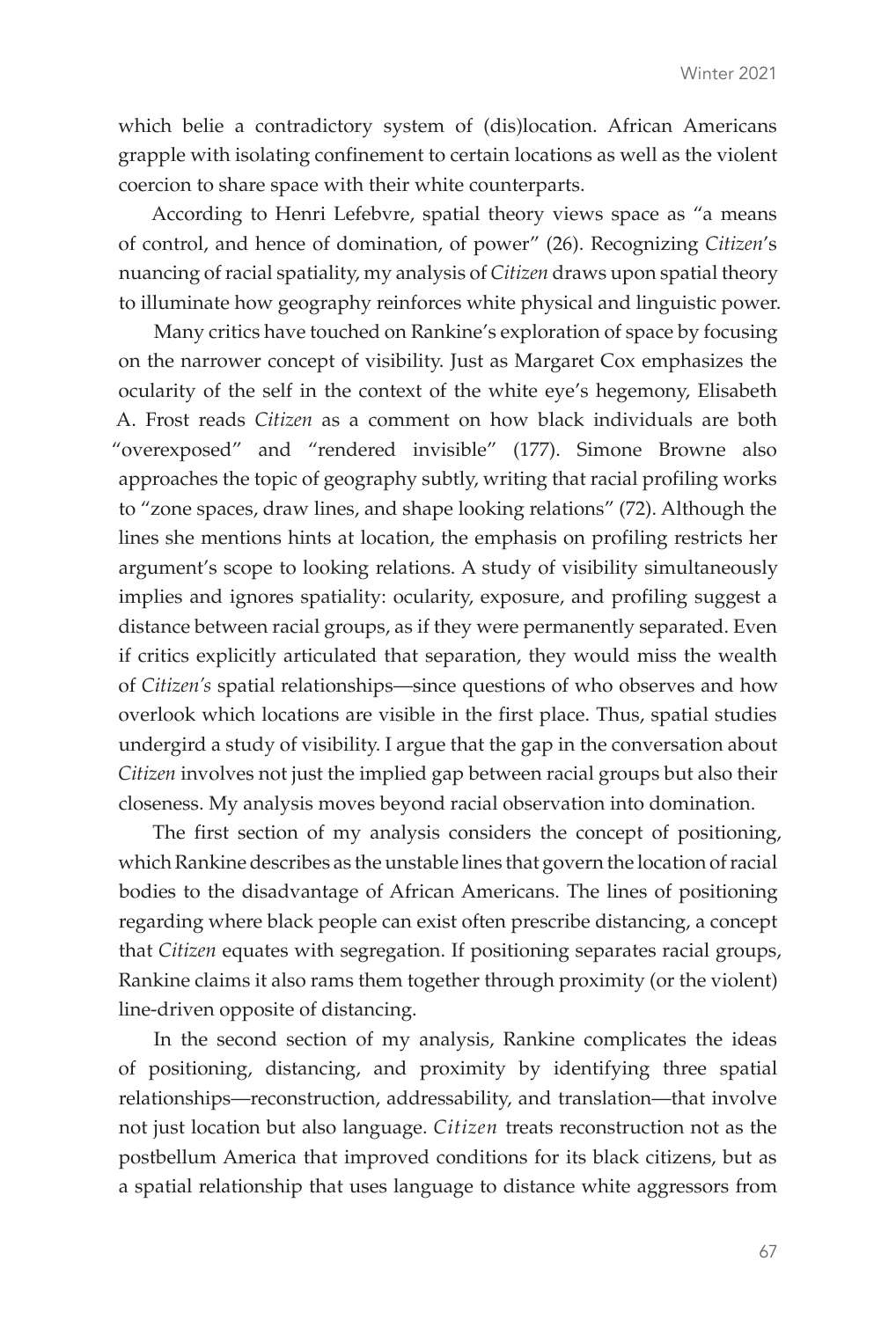their proximate violence. If physical proximity and linguistic distancing characterize reconstruction, Rankine argues that addressability, another spatial relationship, inflicts violence through language while maintaining physical distance. While reconstruction and addressability weaponize either language or physical space, *Citizen*'s final spatial relationship—translation simultaneously engages both by objectifying and positioning black individuals through anonymous white individuals. Rankine considers both the linguistic and physical implications of the word translation, a force in which her other spatial relationships culminate, to reveal the double-edged damage it inflicts on African Americans. Rankine's concept of translation demonstrates how the pressures of language and geography work together to marginalize people of color as well as make it a central target of violence.

# Physical Location

According to Rankine, positioning refers to the unstable lines that govern the location of African Americans to their disadvantage. Rankine uses the game of tennis, and specifically the racism Serena Williams has experienced during her career, as a concrete demonstration of what Browne calls the "boundaries and borders" that exist for the purpose of "discriminatory treatment" (72). As *Citizen* details, Williams encounters the strict limits of tennis's boundaries and borders when a line judge faults "the so-called wrongness of her body's positioning at the service line" (29). Her positioning is wrong because the lines of the tennis court are not fixed markers; they shift according to the player's skin color, according to whether their body belongs on the tennis court in the first place. Positioning treats its boundaries as dynamic constructions, redrawing them as needed to exclude the inherent wrongness of blackness. The paint on the court is able to be corrected even while the paint, as it were, on black people is unchangeably incorrect. Positioning's revised borders add a physical dimension to justice; according to Edward W. Soja, social processes shape "the spatiality of (in)justice," which then reinforces those social processes (5). Social processes, like the practice of stop-and-frisks, make justice dependent on geography by disproportionately monitoring and harassing lower-income neighborhoods. The harassment of those areas, a manifestation of justice's spatiality, encourages further harassment if any criminal activity is discovered. Similarly, positioning (a social process)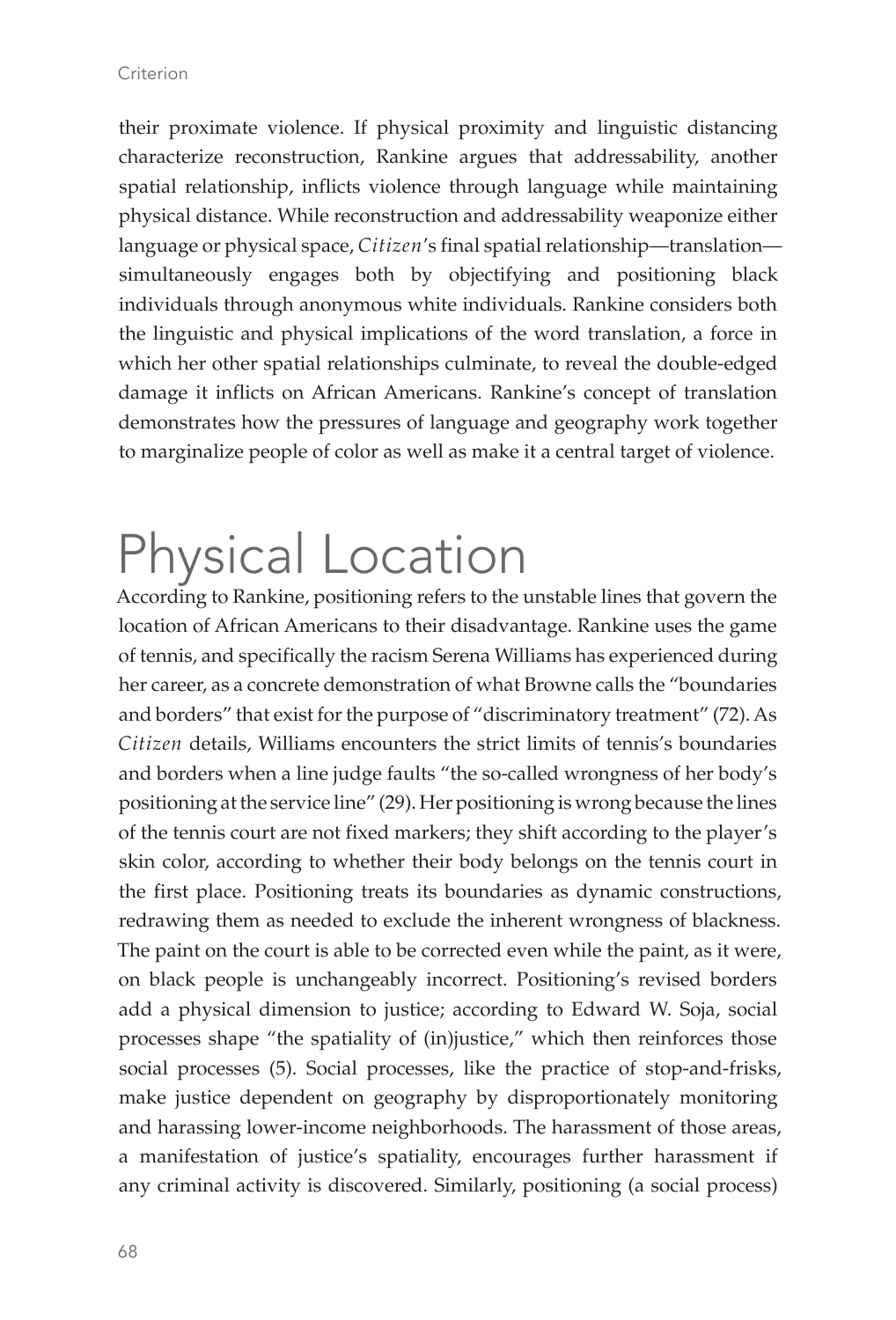defines the spatial limits of justice—the lines that black individuals cross at the risk of forfeiting their right to indiscriminate treatment. Positioning thereby keeps many black players from stepping, let alone succeeding, on the court—a space where justice is racialized. The absence of black players renders tennis, as FoxSports calls it, "the most lily-white place in the world." That characterization of the sport justifies the exclusion of future black players and reinforces the system of positioning that created it. Through its inconsistent boundaries, positioning makes advantage consistently ad-out for African Americans. Rankine reveals how the permissibility of African Americans changes underneath their feet as physical borders redraw themselves.

If there are lines establishing where people of color can exist, they often prescribe distancing: a concept that Rankine equates with segregation. Distancing first has to identify who belongs in what groups before it can separate them, which is a process that David Theo Goldberg describes as "classification" into "discrete containers" (94). Rankine clarifies the logic of social classification through the phrase "aestheticized distancing" (85). What must be distanced and contained depends on aesthetics, on the visual, on skin color: race is the primary factor in classification. Rankine nuances the reader's understanding of distancing by connecting it to racial classification and separation, a system akin to segregation. The word "aestheticized" recalls how the mantra "separate but equal" justified segregation by idealizing it, making a practice that marginalized black Americans seem natural or even beautiful. Distancing protects white spaces from "adverse influences" which include, according to Depression-era policy of the Federal Housing Administration (FHA), "inharmonious racial groups" (point 935). Llewellyn M. Smith's documentary captures the harmonious and aestheticized scenario that the federal government envisioned for its citizens post-World War II: a white veteran, his wife in heels and babe in arms, beaming at their new home (2:30). Black people, not fitting the aesthetic, constituted one of the "peculiarities of topography" that FHA homeowners would want to neatly trim out of their communities—like a misplaced shrub that must be plucked out (point 935). Distancing (the driving force behind residential spatial injustice) contains the disharmony of the blackness to ghettos by contending that dark skin is a peculiar and therefore adverse feature in white neighborhoods. Rankine unsettles the reader's belief that redlining does not exist today by pointing out the imbalanced topography of society, and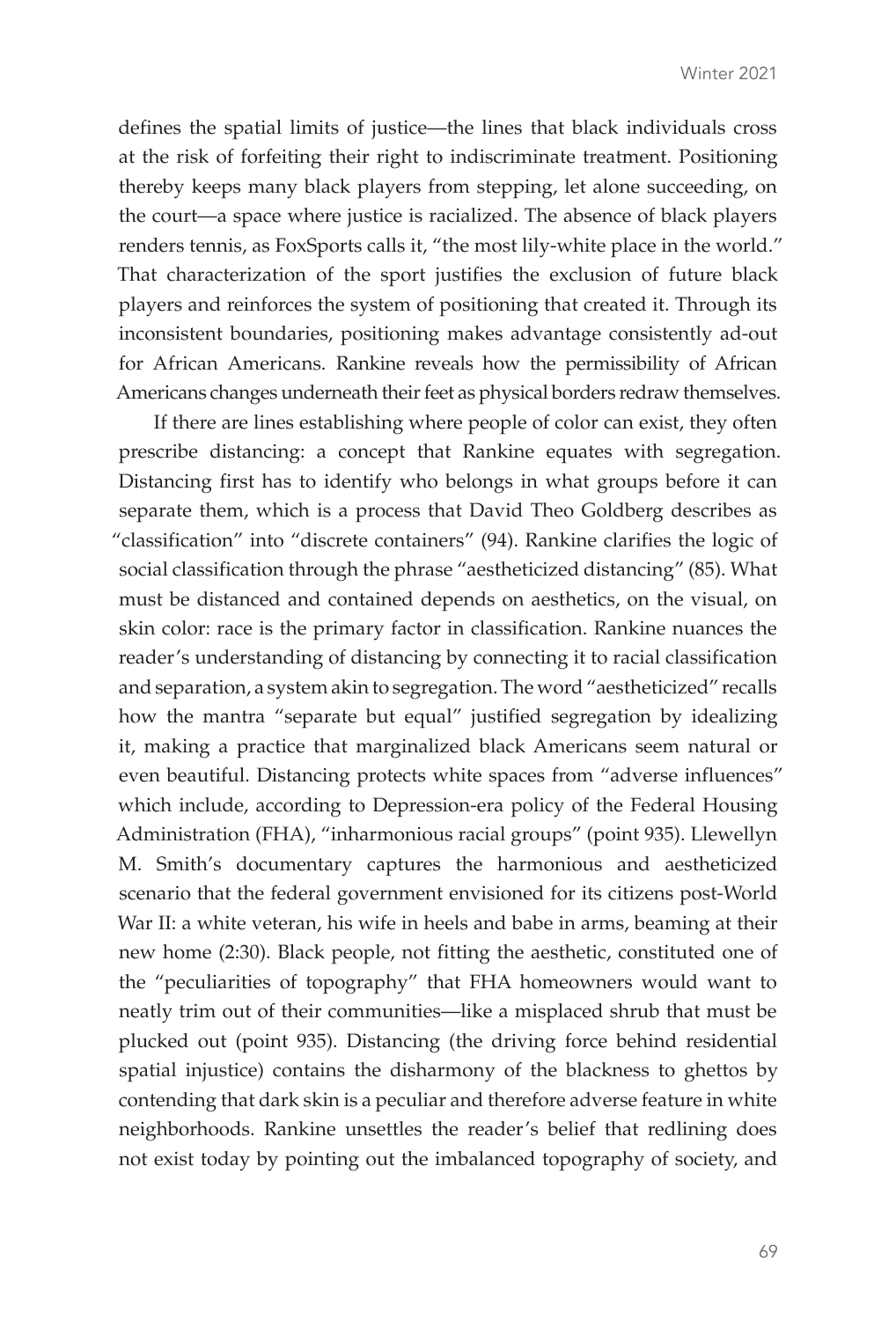the aesthetic lines of distancing that continue to classify and contain racial groups in everyday places like tennis courts and neighborhoods.

If distancing segregates racial groups, *Citizen* claims proximity—the violent, line-driven overthrow of distancing—rams them together. The tennis court of race relations features lines that separate players as well as lines that box them into the same space, where their closeness breeds violence. Rankine gestures toward her definition of "proximity" (which sheds any relation to the word intimacy) when she describes a stop-andfrisk procedure: the police cars that approached the black narrator "came to a screeching halt . . . like they were setting up a blockade" (131, 105). Just as the word "blockade" echoes the boundaries and borders that hem in African Americans, the phrase "screeching halt" signals how an urgent breach of boundaries portends physical force. Far from being distanced, the African American target "handcuffed and pushed" feels an "officer's knee pressing into [their] collarbone" (106). The aggression that pervades interracial spaces exemplifies Lauren Berlant's concept of "the too closeness of the world" (12). While the injured black person knows the danger of "too closeness," Rankine notes that a white man guilty of knocking over a black boy on the subway "kept walking," as if their physical contact never happened (17). The proximity that hurts African Americans has little effect on white people (who can afford to invade black bodies and keep walking because closeness leaves them with sore knees) not bruised collarbones. Positioning's lines serve to not only exclude and disadvantage African Americans but also, according to a rap by Main Source, facilitate incidents of brutality against them as if it were sport. Comparing relations between police and the African American community to baseball, Main Source's language—"batter's box," "dugout," and "bases"—reveal proximity to be a manifestation of injustice's spatiality as systematic as distancing. The way African Americans and an adverse white police force interact with each other in space is choreographed like baseball, in which players maintain certain positions for the game to work. Moments of closeness that seem like pure chaos such as a screeching halt against normal life and the natural result of players' calculated moves in a game, to which Rankine asserts that only one team walks away from with their bodies intact.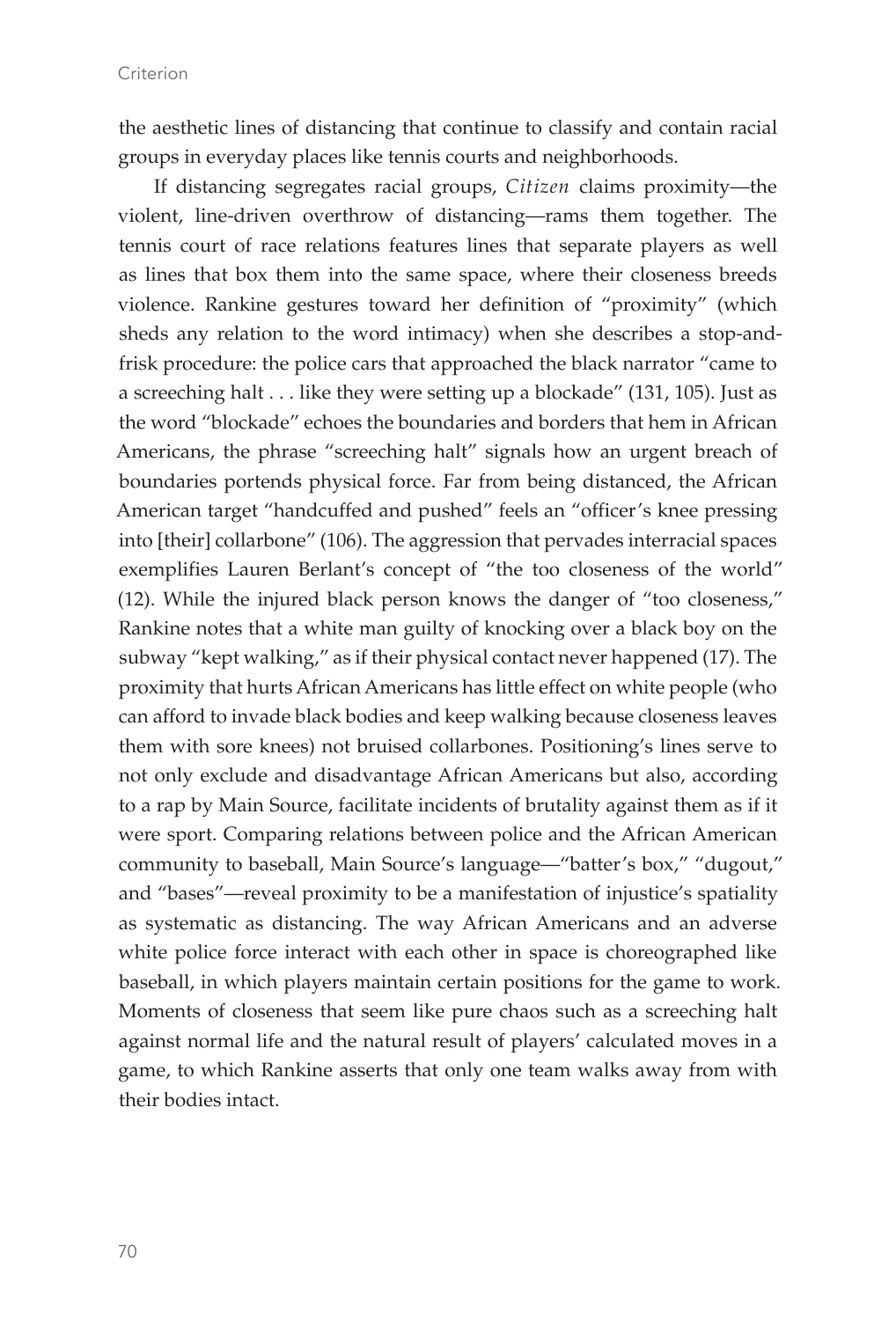## Physical and Linguistic **Spatiality**

Rankine complicates the ideas of positioning, distancing, and proximity by describing three types of spatial relationships that negotiate not only location but also language. Because of its ability to racialize space, language shapes the spatiality of injustice as much as physical geography. If history defines reconstruction as an era that saw legal gains for African Americans after the Civil War, *Citizen* understands it differently; reconstruction, to Rankine, is a spatial relationship characterized by physical proximity and linguistic distancing. Reconstruction exploits language as a tool to distance or excuse white aggressors from their proximate violence. Describing someone who falls "back into that which gets reconstructed as metaphor," Rankine mixes the physical action of falling and the immateriality of metaphor in order to blur the line between experience and language's conception of experience (5). By the same token, reconstruction challenges the idea that the narration of an event differs from the event itself by pushing a racist narration to be reality. While addressing the death of James Craig Anderson at the hands of Deryl Dedmon, Rankine, assuming the voice of a news announcer, refers to the murder weapon (a pick-up truck) as "a figure of speech" (95). There can be no driver in a truck that gets reconstructed as a rhetorical device. Considering Berlant's claim that "the singular becomes delaminated from its location in someone's story," reconstruction absolves the actors of racial violence by obscuring their location (12). Rankine reveals the lack of accountability, the avoidance of a person's singular identity, that storytelling facilitates when she writes that "the pickup," not Dedmon, brutalizes Anderson's body (95). Reconstruction creates a linguistic buffer between the bodies that lacked any physical buffer. Rankine's understanding of reconstruction adds a new layer of meaning to its historical use, defining that period in American history as a linguistic removal from the proximity of the Civil War. The laws that were meant to grant African Americans new rights really served as symbolic lip-service that quickly distanced America from its violent history. Slavery became a figure of speech, part of someone's story—a concept that a clause in a document could stamp out even while it remained residually for countless African Americans.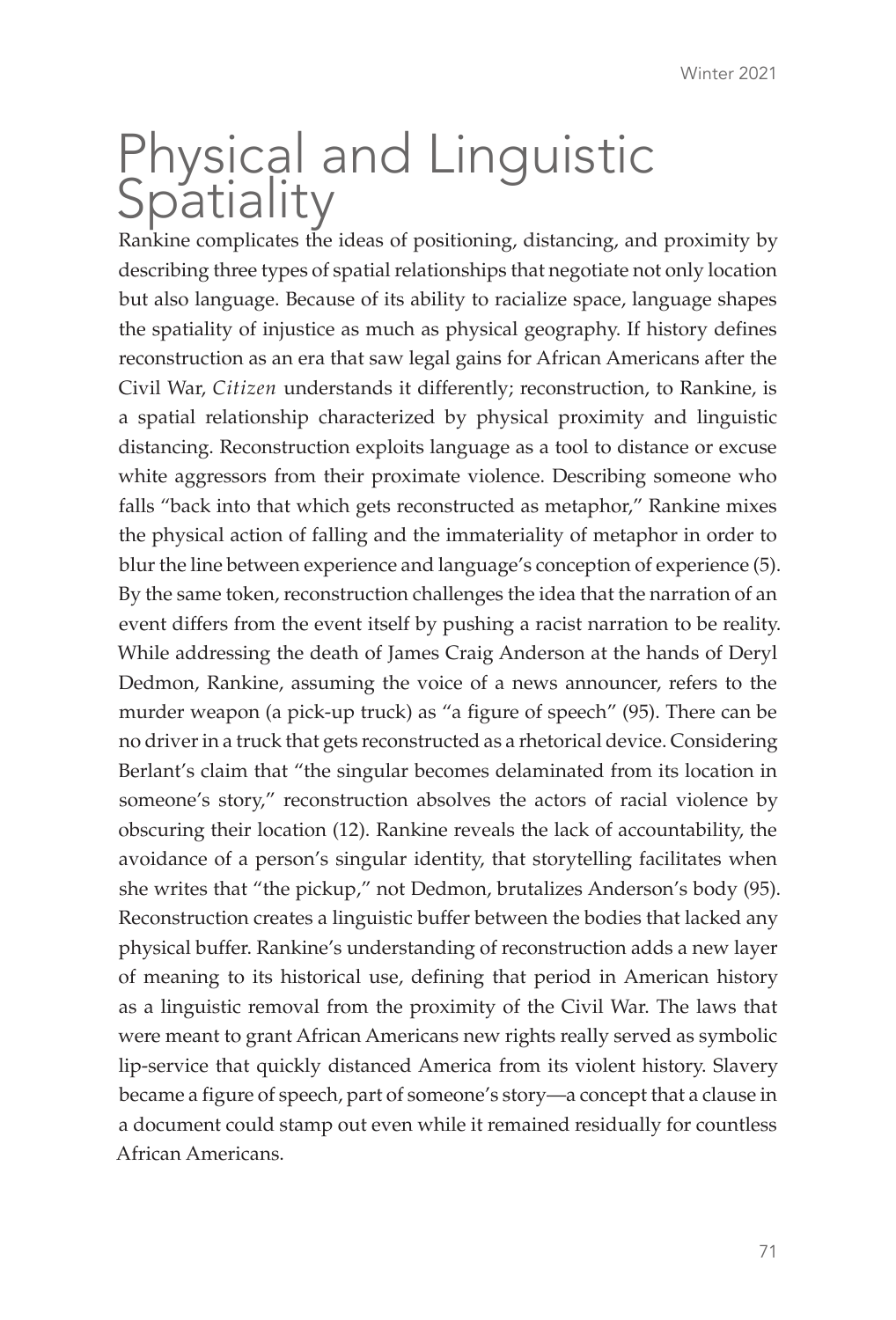While reconstruction uses language to distance white aggressors from their proximate violence, *Citizen* understands addressability as the distancedefying weaponization of language. If reconstruction is premised on physical proximity and linguistic distancing, addressability works through physical distancing and linguistic proximity. The list of prepositions in Rankine's line "you put your body there in proximity to, adjacent to, alongside, within" suggests according to Frost that "language can never exhaust all proximate relations" (131; 189). Despite Frost's assumption that Rankine uses language as a benign tool to delineate physical location and not as a fundamental mechanism of positioning, Rankine casts language in a much different light through her definition of addressability. Rankine's diction while describing addressability—"suffer," "hurtful," "exploit"—implies the damage language can inflict (49). The physical distance between racial containers does not concern addressability, which capitalizes on language's mobility; Rankine writes that "because words hang in the air like pollen, the throat closes" (156). The ubiquity of racial slurs—*Citizen* uses the word "nigger" eight times suffocates African Americans, an injury reminiscent of the knee-to-collarbone tactic even while the comparison to pollen downplays their suffocation as if it were a stuffy nose from allergies. The same language that addressability uses to wreak emotional violence on African Americans excuses itself in the same breath—breath that it steals from black throats. It is true that language cannot exhaust all proximal relations because addressability is a type of proximity, a type of violent closeness, a closedness of the airway. Language does not serve as the vehicle for expressing the ways bodies relate to each other; its weaponization constitutes another way besides reconstruction that bodies violently relate to each other. Rankine's list of prepositions represents her preoccupation with the multiplicity of ways that addressability can collapse space without breaching physical boundaries. Whereas reconstruction requires geographic closeness, addressability exploits the damage words persisting in the air like pollen—can cause across the distance between segregated containers. Rankine's notion of addressability expands the bounds of spatial theory by implicating physical and linguistic planes.

Rankine understands translation (another spatial relationship besides reconstruction and addressability) as the objectification and positioning of people of color by anonymous white individuals. While reconstruction and addressability use language and location oppositely, restraining one while weaponizing the other, translation simultaneously engages both.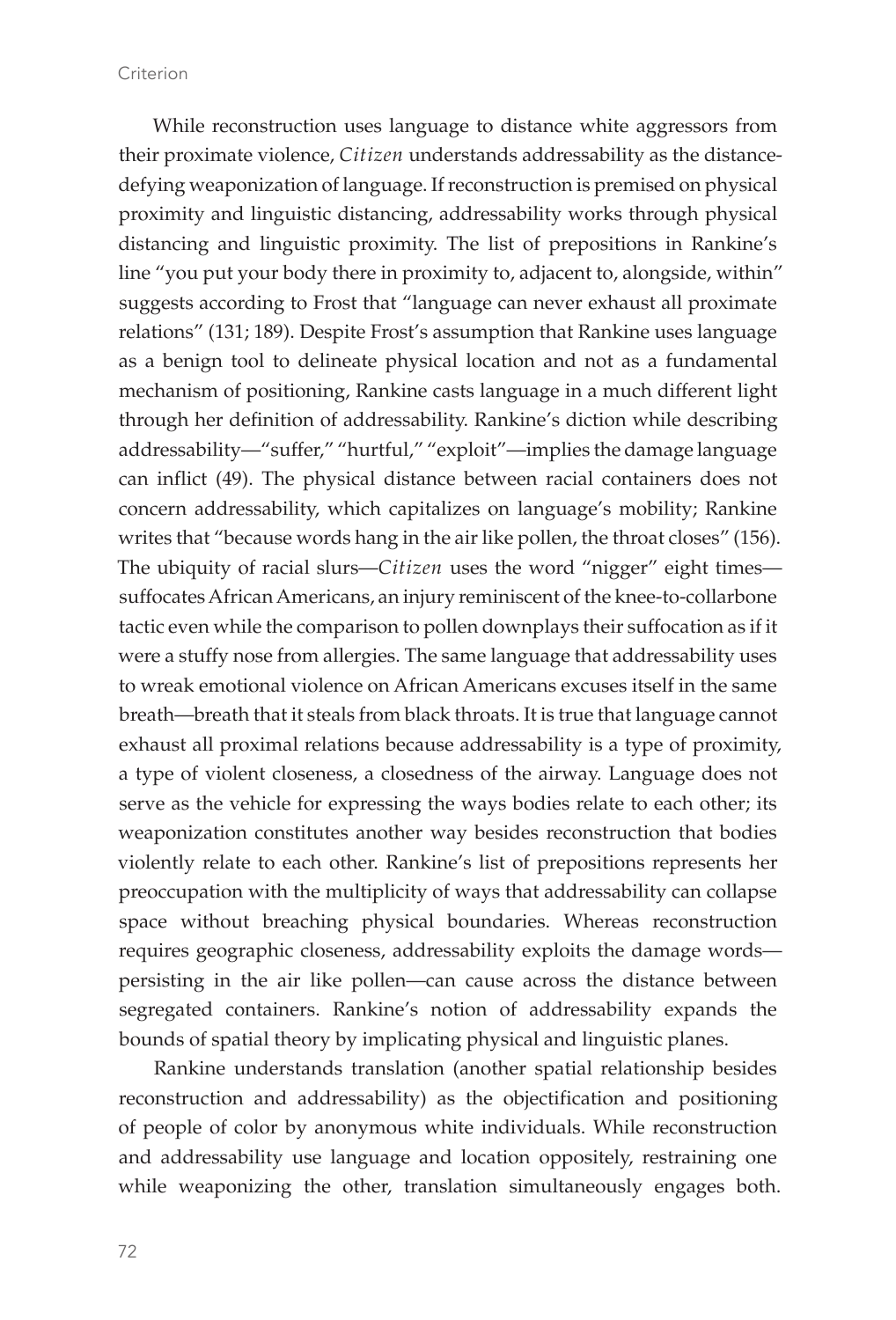Caitlin E. Newcomer's dual definition of the body as "the body made of flesh and the textual body" complicates *Citizen*'s statement that "a body translates its you . . . even as it loses the location of its mouth" (374; 143- 144). In *Citizen*, the white textual body, or the sum of addressability's hate speech, translates its you, or the black body it maligns, by reducing it to "a black object" (93). Translation, then, is objectification of the black body by the body of racist texts. Just as reconstruction obscures the identity of the white perpetrator through language, translation loses the location of its mouth: so that the individual speakers objectifying the black body synthesize into an anonymous, polyphonic attack on their victim. Rankine also employs the physical definition of translation, claiming that white bodies made of flesh position their racial counterpart according to the concepts of proximity and distancing. Like positioning, translation activates the boundaries and borders that separate and violently join racial bodies, but with the qualification that the white body enforcing those boundaries remains unidentifiable, the location of its mouth intentionally redacted. Ironically, translation robs both black and white people of their identities—to dehumanize the former into objects worthy of violence and protect the latter from the consequences. Rankine's concept of translation demonstrates how the pressures of language and geography work together to marginalize individuals of color, as well as make it a central target of violence. Usually understood as an act of reinterpretation, translation moves and removes African Americans through physical and linguistic space by reinterpreting their proper location. If positioning refers broadly to the physical manipulation of African Americans, Rankine's definition of translation encapsulates how spatial injustice manifests itself through location and language.

# Conclusion

A spatial reading of *Citizen: An American Lyric* that considers language and location illuminates the myriad ways geography damages black citizens. *Citizen*'s prickly spatiality holds certain resonances for readers today in the era of social distancing. Like a disease that cannot be contained as long as two people are interacting, beliefs about where African Americans can and cannot exist threaten to infect the tenuous relationships between racial groups. A white woman who avoids sitting next to a black man on a train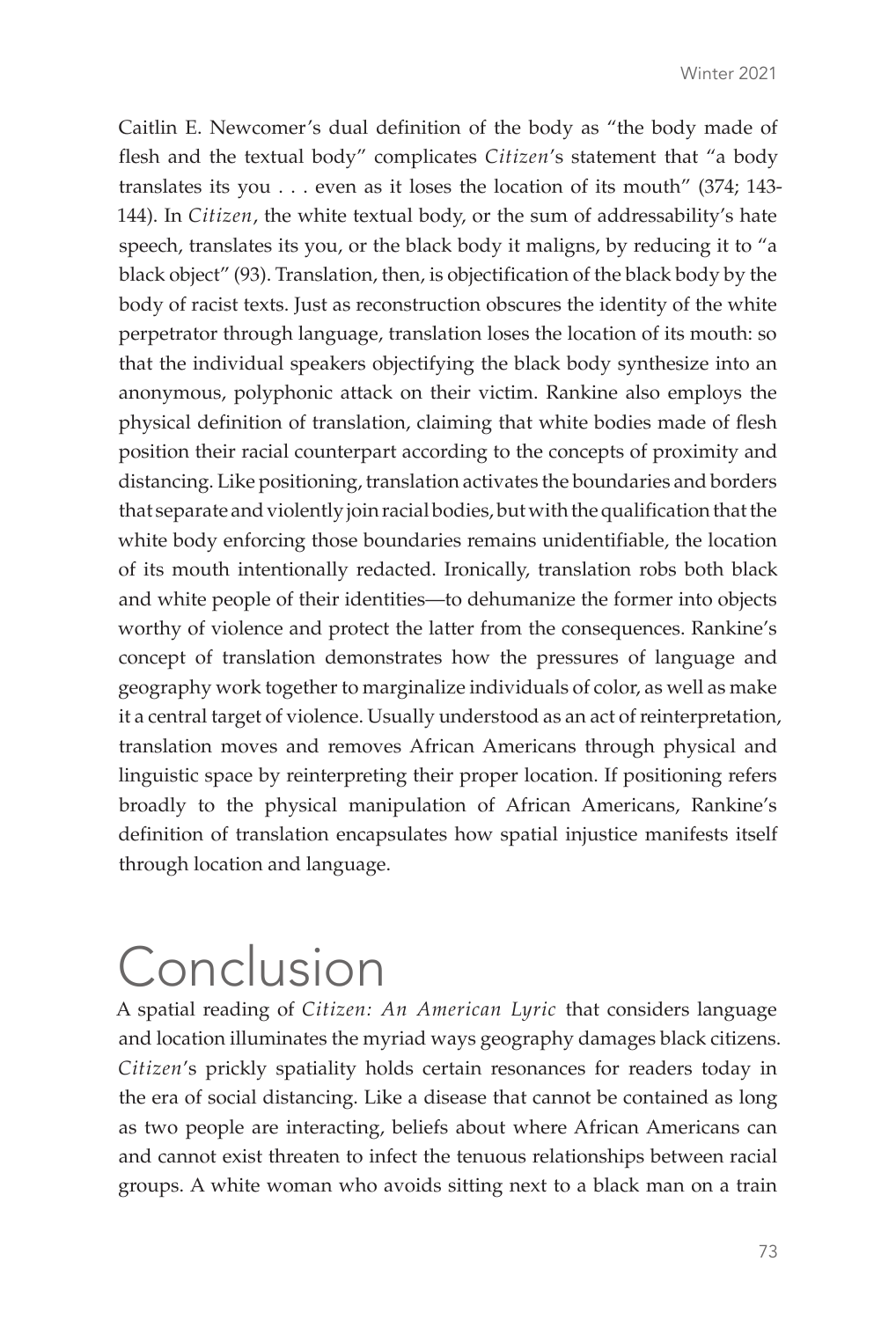#### **Criterion**

perpetuates a system of positioning as subtle and transmissive as a virus. Thanks to white people who avoid closeness with people of color unless it is to attack it, the black man and the unoccupied seat that follows him understood social distancing even before a global pandemic. Barred from experiencing a closeness not characterized by harm, African Americans forfeit their right to coexist with other racial groups. *Citizen* captures the battle people of color have between violent contact and isolating distance, stating that their "only wish" is to "be left, not alone" (145). Although African Americans desire freedom from hurt but not all humans, to remove them from violence is to deprive them of all company just as to protect a person from injurious germs is to deprive them of all social contact. COVID-19 and spatial injustice put their victims in the same bind: inhabit the same space as others at the risk of your life. If racist geography negotiates public spaces to the detriment of black citizens' health, the isolating coronavirus is also a social phenomenon with medical consequences—only it has a foreseeable end. *Citizen* leaves readers to imagine how a world vaccinated against the coronavirus will still not be immune to the effects of spatial injustice, how African Americans will always be alone and never left alone.